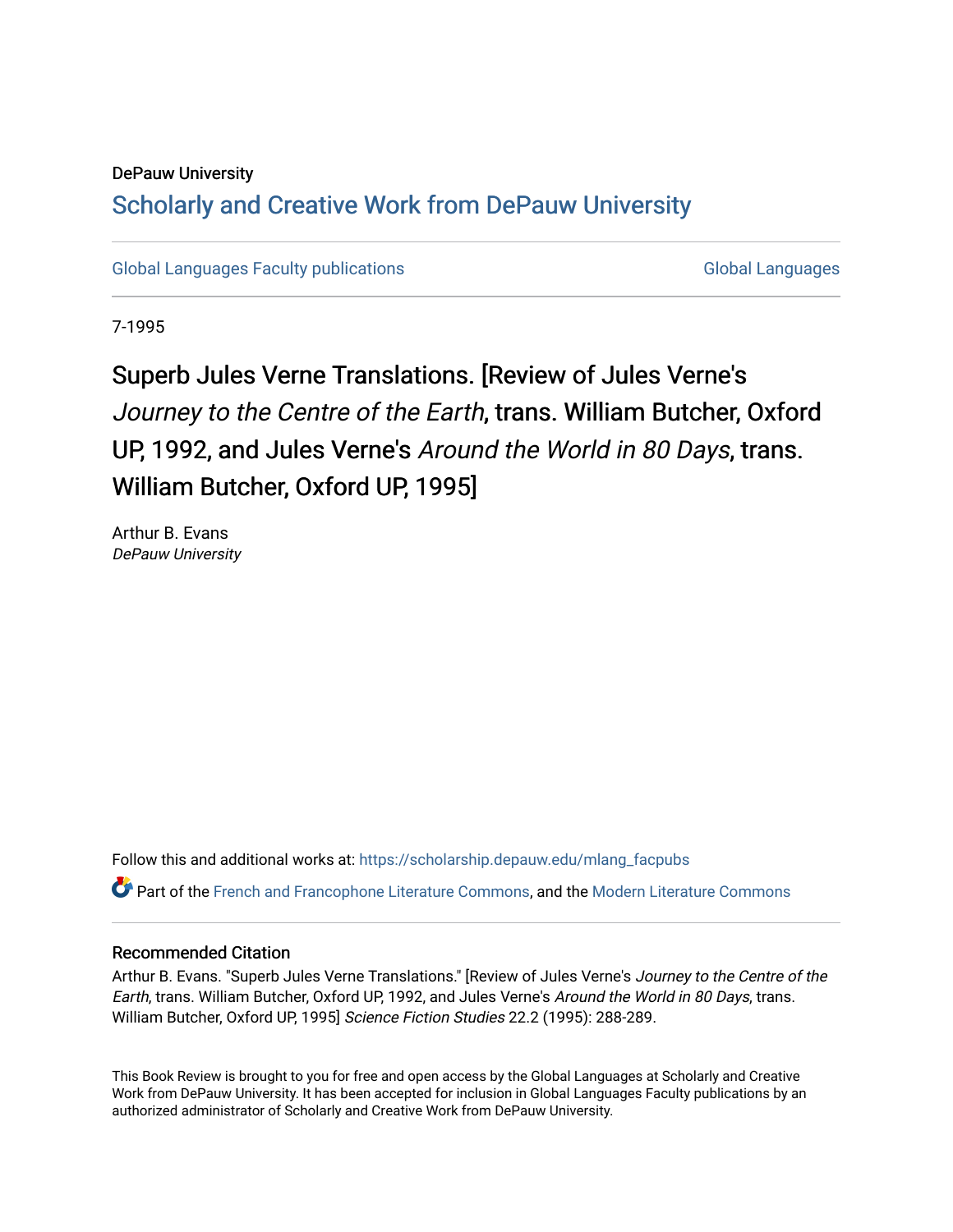# **Science Fiction Studies**

*#66 = Volume 22, Part 2 = July 1995*

**BOOKS IN REVIEW**

**Superb Jules Verne Translations.**

**Jules Verne.** *Journey to the Center of the Earth***. Trans. William Butcher. The World's Classics. Oxford & NY: Oxford University Press, 1992. xxxviii+234. \$7.95 paper.**

**Jules Verne.** *Around the World in Eighty Days***. Trans. William Butcher. The World's Classics. Oxford & NY: Oxford University Press, 1995. xlv+247. \$7.95 paper.**

**I have been meaning for some time to call attention to the recent excellent translations/critical editions of several Jules Verne works done by my British colleague and fellow Vernian scholar William Butcher. His latest, a new version of** *Around the World in Eighty Days***, now provides me with that opportunity.**

**Known internationally as a top-notch Vernian scholar, Butcher's first translation was of Verne's previously untranslated short story***Humbug* **(Edinburgh: Acadian Press, 1991). His second was another previously untranslated Vernian text called** *Backwards to Britain***(Edinburgh: Chambers, 1992). That same year, he published for Oxford UP a new translation of Verne's** *Journey to the Center of the Earth***for their World's Classics paperback series. This latter translation, in particular, is a true pearl of a book: the translation is accurate yet smoothly readable, the 23-page introduction is insightful and reflected very up-to-date scholarship, and the 12+ pages of explanatory notes at the end (annotations keyed to certain terms, places, or people cited in the text) are extremely useful. Prior to Butcher's (re)translation of this novel, the best one available**